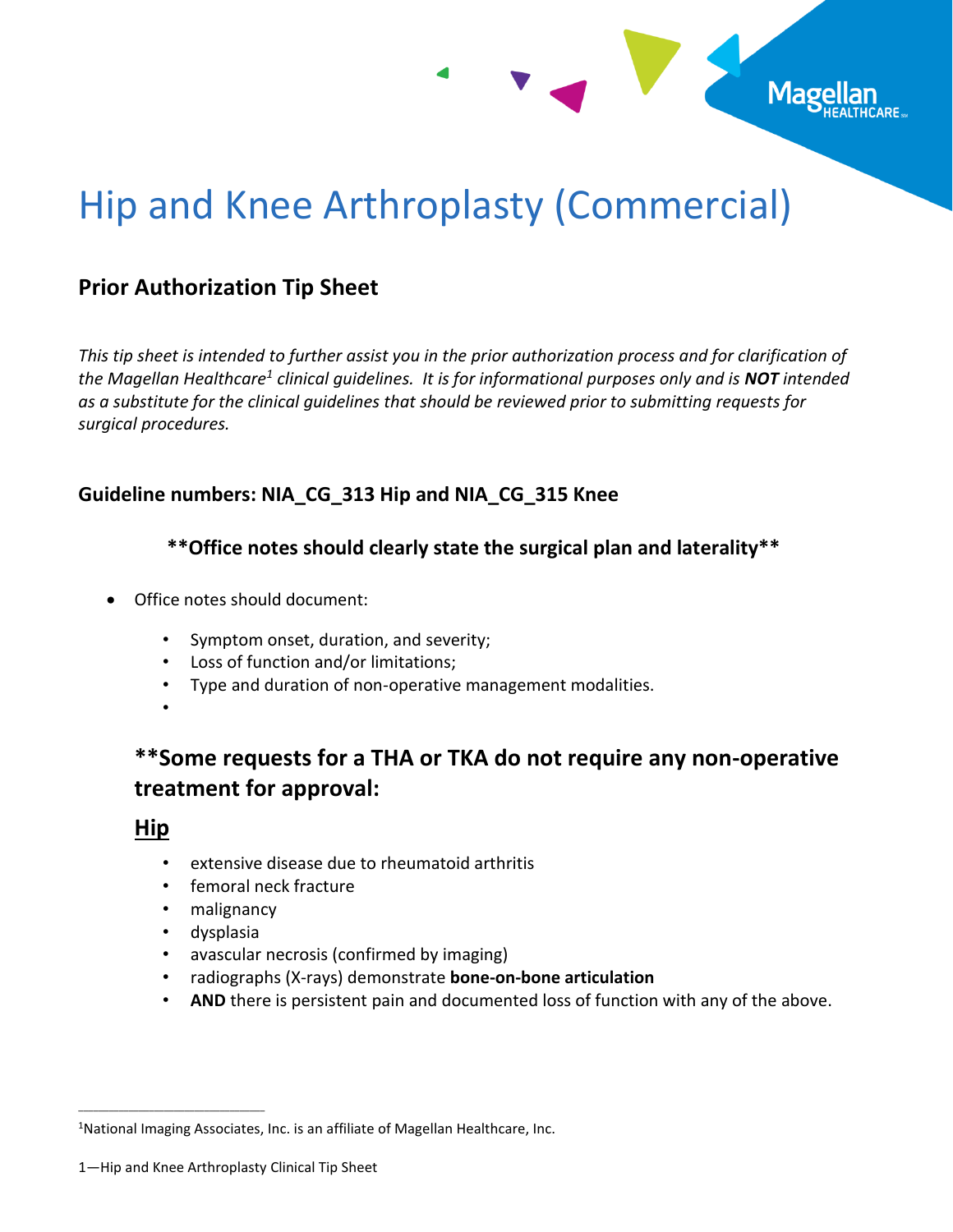## **Knee**

- extensive disease or damage due to rheumatoid arthritis
- post-traumatic arthritis (i.e., previous proximal tibia or distal femur fracture causing subsequent arthritis)
- fracture
- avascular necrosis confirmed by imaging
- radiographs (X-rays) demonstrate **bone-on-bone articulation**
- **AND** there is persistent pain and documented loss of function with any of the above.
- $\clubsuit$  Unless listed above, requests for hip and knee arthroplasty will require documentation of:
	- 3 months of symptoms

#### **and**

• 3 months of non-operative treatment to include **2 different modalities** such as rest, activity modification, weight reduction, heat, ice, use of ambulatory devices, NSAIDS, analgesics, physical therapy\*, intraarticular injections, etc.

 *\*Physical therapy is NOT required for approval and is only one of many options for nonoperative treatment\*\**

Physical examination consistent with arthritis of the hip or knee.

• X-rays\*\* that demonstrate *advanced* arthritis described as Kellgren-Lawrence grade 3 or 4 changes/Tonnis grade 2 or 3 or described as showing severe narrowing, subchondral sclerosis, multiple osteophytes, etc. **MRI** should not be the primary radiographic test used to determine the presence or severity of arthritic changes in the joint. However, if an MRI was performed, the actual radiology report should be provided.

*\*\*X-rays described as showing "severe", "advanced" or "end-stage" arthritis requires further clarification to include more descriptive terms as stated above.* 

- All requests for THA/TKA or revision procedures are to have documentation in the medical record pertaining to the potential risks, benefits, and potential complications **specific to these procedures.**
- All requests for simultaneous bilateral THA/TKA should clearly indicate why simultaneous procedures are preferable to staged procedures. Associated risks with simultaneous bilateral THA/TKA should also be discussed with the patient and documented in the medical record
- Two separate requests are required for TKA vs. UKA.

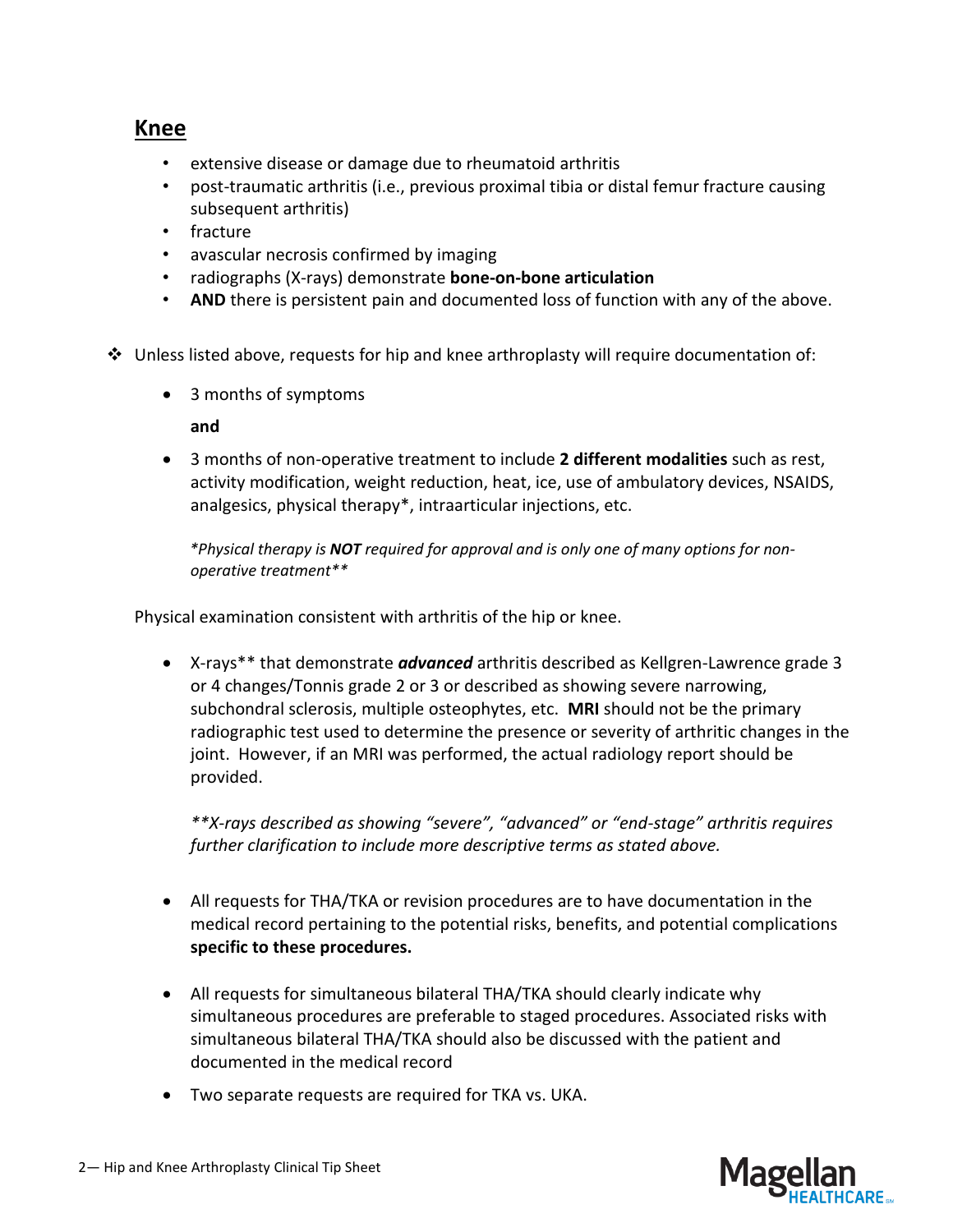- UKA In addition to the documentation for duration of symptoms, type and duration of non-operative treatment and **weight-bearing X-rays** that show advanced arthritis limited to only one compartment, requests for a **UKA** require the following:
	- o Normal ACL
	- o Total ROM at least 90 degrees
	- o Contractures < 5-10 degrees
	- o Angular deformities < 10 degrees
- **A cortisone injection** given within 12 weeks of surgery is an absolute contraindication.

#### ❖ **REVISION HIP and KNEE ARTHROPLASTY**

- The specific criteria required for revision hip or knee arthroplasty are outlined in the appropriate guideline section.
- If the revision is for a **previous removal of an infected hip/knee prosthesis**, there should be documentation of no current, ongoing, or inadequately treated infection (ruled out by normal inflammatory markers (ESR and CRP) **or significant improvement** in these markers and a **clear statement by the treating surgeon that infection has been adequately treated.** If these inflammatory markers are elevated, further evaluation is required, including an aspiration with synovial fluid WBC count, gram stain and cultures, or an intraoperative frozen biopsy. **The patient should be off antibiotics** at the time of preoperative testing, aspiration, and reimplantation.
- If the revision is for obvious hardware failure only, inflammatory markers are not required.

#### **Tönnis Classification of Osteoarthritis by Radiographic Changes**

| Grade | Description                                                                                               |
|-------|-----------------------------------------------------------------------------------------------------------|
| 0     | No signs of osteoarthritis                                                                                |
| 1     | Mild: Increased sclerosis, slight narrowing of the joint space, no or<br>slight loss of head sphericity   |
| 2     | Moderate: Small cysts, moderate narrowing of the joint space,<br>moderate loss of head sphericity         |
| 3     | Severe: Large cysts, severe narrowing or obliteration of the joint<br>space, severe deformity of the head |